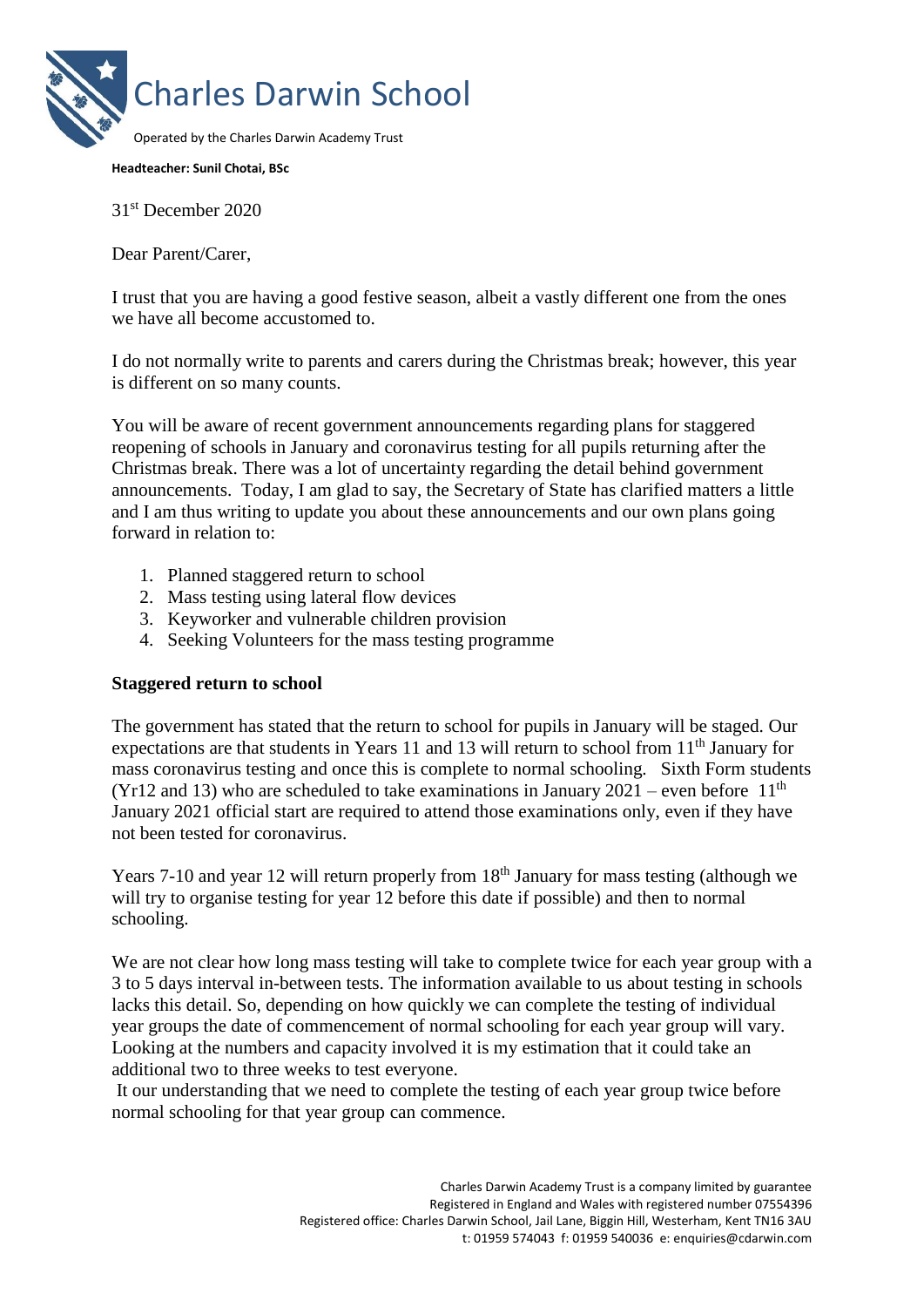During the period that children are at home from the  $5<sup>th</sup>$  January ( $4<sup>th</sup>$  Jan is an Inset day) remote learning via Showmyhomework will be set wherever school staff capacity allows. Priority will be given to examination year groups. The delayed and staged return will, it is hoped, help reduce the transmission rate of the virus and provide time for school staff to organise the mass testing.

## **Mass testing**

You will be aware that the mass testing mentioned above is to support public health efforts during the return to school in January 2021, to help keep as many pupils and teachers as possible in school beyond the start of term, minimising the spread of the virus and disruption to education. Whilst participation in these mass testing arrangements is voluntary for schools it is our intention at Charles Darwin to participate. The arrangements will be challenging to organise and facilitate, and they may prove to be financially costly but the benefit of enabling students to remain in education and minimising disruption outweigh theses disadvantages.

Consequently, from  $11<sup>th</sup>$  January, as indicated above the school will offer:

- As many pupils and staff as possible, 2 lateral flow device tests (subject to test kit arrival), prioritising staff, the children of critical workers and vulnerable pupils attending the keyworker provision and those in Years 11 and 13.
- Weekly school workforce testing this will help identify those members of staff who are carrying the virus without displaying symptoms, reducing the risk of transmission.
- For students and pupils as well as the school workforce, to conduct daily testing for those identified as close contacts of workforce colleagues, students or pupils that have tested positive - this ensures that they do not need to isolate and are able to continue to benefit from high quality, face to face education
- For every group, testing is voluntary, but those who are eligible for tests are strongly encouraged to participate to reduce the risk of transmission within schools and colleges.

# *Please note that:*

*In line with routine infection control practice, close contacts who decide not to be tested daily will need to self-isolate in line with guidance for households with possible or confirmed coronavirus (COVID-19) infection.*

*To progress with arrangements for this lateral flow testing we are required to obtain consent from all those eligible for the testing before we can commence. Attached with this letter is a consent document which must be submitted to us before we can conduct the tests. I would be grateful if you could complete the form, one for each Child, and return to us via email by the 8th January 2021.* 

**Please use this email** lfdtestconsent@cdarwin.com

**In preparation for this mass testing, it would be extremely helpful if parents /carers could discuss and go through with their children how to take a swab and what is involved in the testing. Watching the YouTube videos linked below together at home could be highly informative and helpful** 

https://www.youtube.com/watch?v=kZhSPnnXyPo

https://www.youtube.com/watch?v=9WayjX6vCdk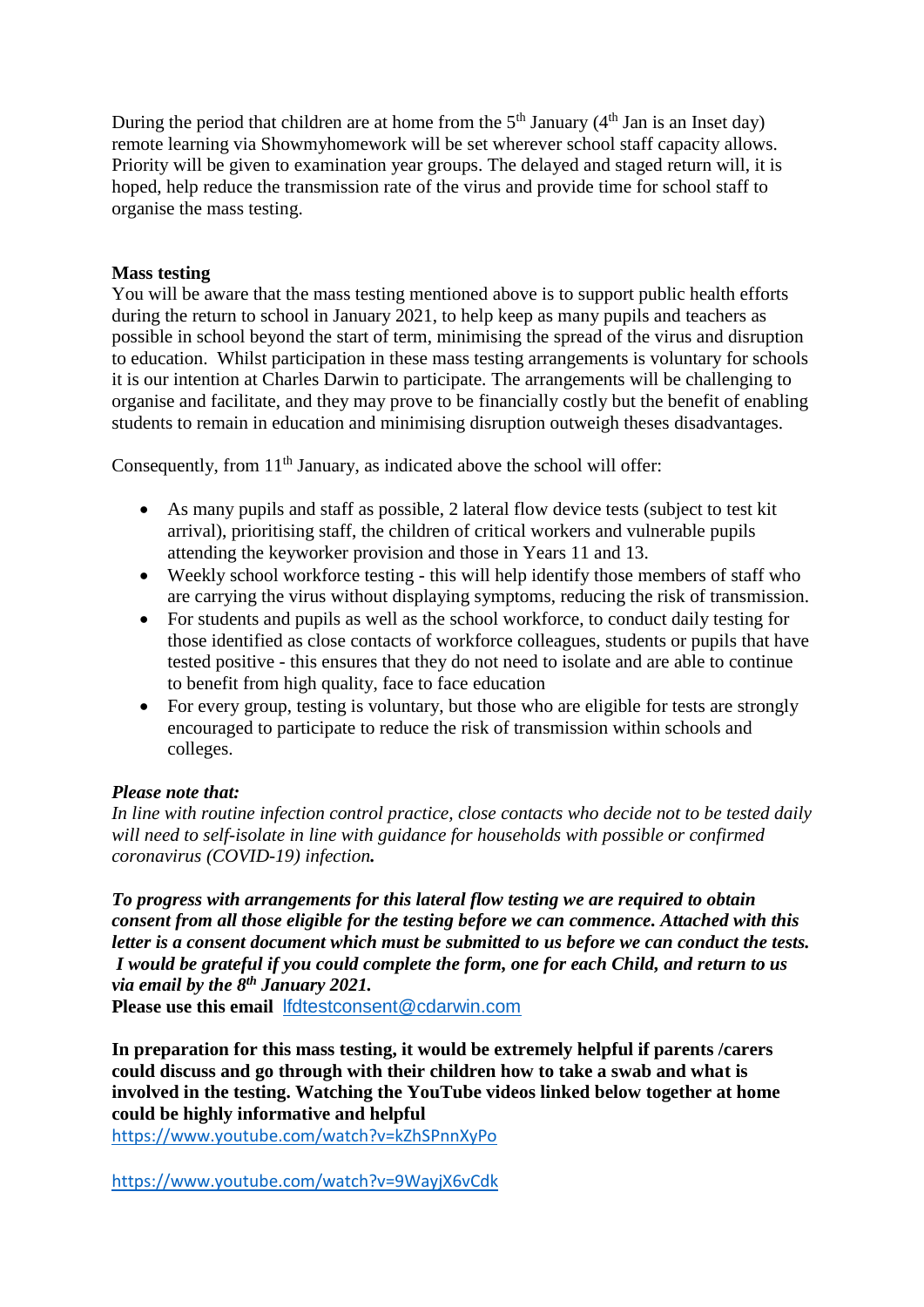### **Keyworker and vulnerable children provision**

This will commence on  $5<sup>th</sup>$  January (4<sup>th</sup> is an Inset day) and operate up to and including 15<sup>th</sup> January. A reminder that this provision is for keyworker children, children with EHCPs and those deemed vulnerable.

Parents/carers who believe that their child falls into any of these categories should complete the attached keyworker provision form and return to Schoolclosure@cdarwin.com. Once it is established that the required criteria are met, we will then contact you by return email to confirm a place.

I must make it clear that students attending will only receive the same supervised online learning as all other students working remotely.

#### **Mass testing Volunteers**

We will be looking to recruit to the following voluntary roles, for which we will provide training in the new year, on receipt of further guidance.

| <b>Job Role</b>                         | <b>Description</b>                                                                                                                                                         |
|-----------------------------------------|----------------------------------------------------------------------------------------------------------------------------------------------------------------------------|
| <b>Test Assistant</b>                   | Prepares test sample for analysis, conducts processing<br>of LFT and interprets results. Provides results to the<br>Results Recorder. Ensures cleaning of processing bays. |
| <b>Processor</b>                        | Responsible for ensuring students have registered and<br>distributing test kits on arrival. Ensures orderly entry<br>of students on the testing site                       |
| <b>Registration</b><br><b>Assistant</b> | Collates results from Processors and uploads to digital<br>solution                                                                                                        |
| <b>Results</b><br><b>Recorder</b>       | Cleans the testing bays and ensures waste is correctly<br>disposed of, including working with clinical waste<br>provider to dispose of clinical waste                      |

### **Cleaning**

If you would like to register interest in one of these roles and to receive additional information when this becomes available, please complete the register of interest for coronavirus mass testing form attached with this letter.

### **Concluding remarks**

I would again like to thank you for your much valued ongoing support. I just want to take this opportunity to reassure parents and carers that we will endeavour to provide the best education